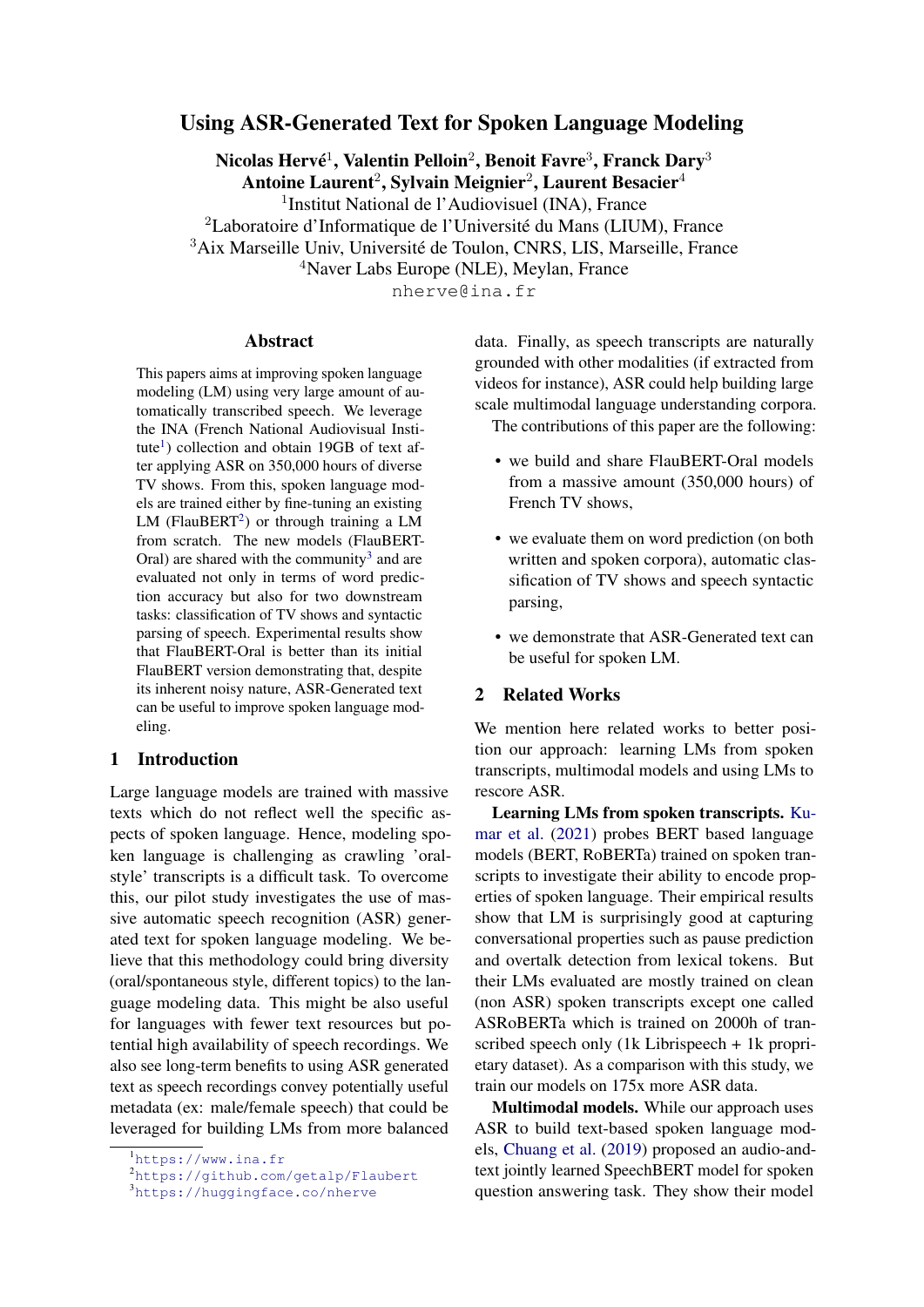is able to extract information out of audio data that is complementary to (noisy) ASR output text. The architecture proposed by [Sundararaman et al.](#page-8-2) [\(2021\)](#page-8-2) is different in the sense that it learns a joint language model with phoneme sequence and ASR transcript to learn phonetic-aware representations that are robust to ASR errors (not exactly a multimodal model). While speech or multimodal unsupervised representation learning is an interesting direction, this is out of the scope of this paper which focuses on language modeling from text transcripts only.

BERT for ASR re-ranking. We also mention here LMs to rescore ASR as this could be an interesting application of our proposed spoken language models. [Chiu and Chen](#page-8-3) [\(2021\)](#page-8-3) used BERT models for reranking of N-best hypotheses produced by automatic speech recognition (ASR). Their experiments on the AMI benchmark demonstrate the effectiveness of the approach in comparison to RNNbased re-ranking. A similar idea is introduced by [Fohr and Illina](#page-8-4) [\(2021\)](#page-8-4) where BERT features are added to the neural re-ranker used to rescore ASR hypotheses. Even more recently, [Xu et al.](#page-8-5) [\(2022\)](#page-8-5) showed how to train a BERT-based rescoring model to incorporate a discriminative loss into the finetuning step of deep bidirectional pretrained models for ASR.

# 3 From FlauBERT to FlauBERT-Oral

#### 3.1 ASR system

The speech recognition system used to produce the text transcripts for this study was built using Kaldi [\(Povey et al.,](#page-8-6) [2011\)](#page-8-6). The acoustic model is based on the lattice-free MMI, so-called "chain" model [\(Povey et al.,](#page-8-7) [2016\)](#page-8-7). We used a time-delay neural network [\(Peddinti et al.,](#page-8-8) [2015\)](#page-8-8) and a discriminative training on the top of it using the state-level min-imum Bayes risk (sMBR) criterion [\(Vesely et al.](#page-8-9), [2013\)](#page-8-9).

For the acoustic model training, we used several TV and RADIO corpora (ESTER 1&2 [\(Galliano](#page-8-10) [et al.,](#page-8-10) [2009\)](#page-8-10), REPERE [\(Giraudel et al.,](#page-8-11) [2012\)](#page-8-11) and VERA [\(Goryainova et al.,](#page-8-12) [2014\)](#page-8-12)). A regular backoff n-gram model was estimated using the speech transcripts augmented with several French newspapers (see section 4.2.3 in [Deléglise et al.](#page-8-13) [\(2009\)](#page-8-13)) using SRILM.

A 2-gram decoding is performed, followed by a 3-gram and a 4-gram rescoring step. The LM interpolation weights between the different data sources were optimized on the REPERE [\(Giraudel](#page-8-11) [et al.,](#page-8-11) [2012\)](#page-8-11) development corpus. The vocabulary contains the 160k most frequents words in the manually transcribed train corpus. Automatic speech diarization of the INA collection was performed using the open source toolkit LIUMSpkDiarization [\(Meignier and Merlin,](#page-8-14) [2010\)](#page-8-14).

<span id="page-1-0"></span>Some results on different test corpora can be found in table [1.](#page-1-0)

| Corpus                    | WER  |
|---------------------------|------|
| <b>REPERE</b> test corpus | 12.1 |
| ESTER1 test corpus        | 8.8  |
| ESTER2 test corpus        | 10.7 |

Table 1: ASR Performances on French TV or Radio corpora

## 3.2 Automatically transcribing 350,000 hours of the INA collection

The transcripts used in these experiments were taken from time slots corresponding to news programmes on French television and radio between 2013 and 2020. We transcribed the continuous news media between 6am and midnight each day (BFMTV, LCI, CNews, France 24, France Info and franceinfo). For radio, the morning news were used (Europe1, RMC, RTL, France Inter) and for generalist television channels we transcribed the evening news (TF1, France 2, France 3, M6). A total of 350,000 hours were automatically transcribed. The system we use provides us with raw text, without punctuation or capitalization. In order to have a pseudo sentence tokenization, we leverage the speaker diarization output to segment our transcriptions into "sentences". We end up with a total of 51M unique speech segments for a total of 3.5G words (19GB of data). The ASR generated text is strongly biased towards news content.

## 3.3 Fine-tuning or re-training FlauBERT-Oral

The initial French language model (FBU), trained in 2020 on natural text, is FlauBERT [\(Le et al.,](#page-8-15) [2020\)](#page-8-15). Models of different sizes were trained using masked language modeling (MLM) following a RoBERTa architecture [\(Liu et al.,](#page-8-16) [2019\)](#page-8-16) and using the CNRS Jean Zay supercomputer. They were shared on HuggingFace. $4$  For comparison, these

<span id="page-1-1"></span><sup>4</sup><https://huggingface.co/flaubert>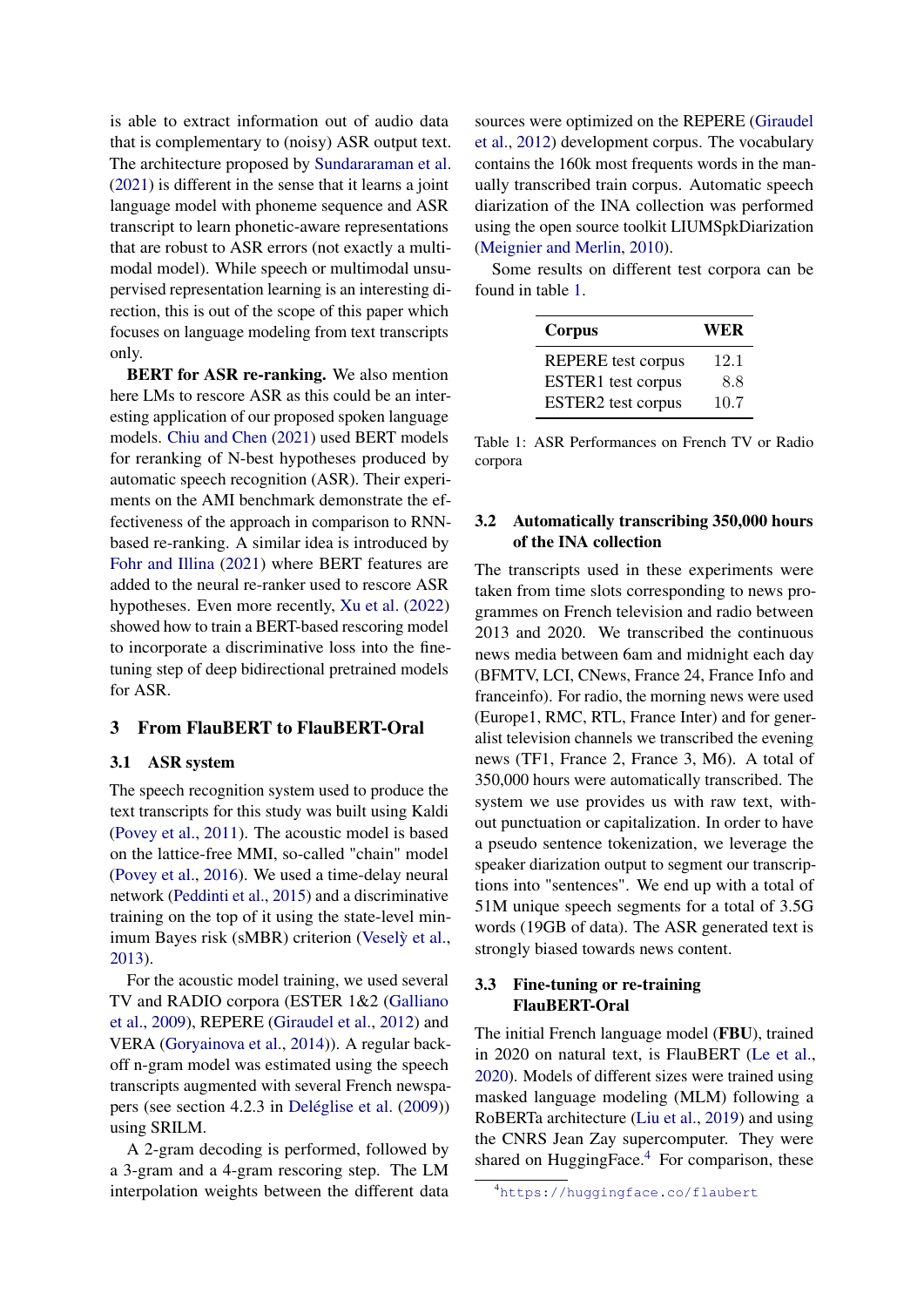models were trained on 71GB of natural text.

Following the architecture of [Le et al.](#page-8-15) [\(2020\)](#page-8-15), we propose several learning configurations in order to observe the impact of different parameters on the performance of the models obtained. Since we only have lowercase transcripts, we consider the *flaubert-base-uncased* model as our reference.[5](#page-2-0)

The first configuration, FlauBERT-O**base** uncased  $(FT)$ , consists in fine-tuning the public *flaubert-base-uncased* model for some epochs using our ASR transcripts.

The second configuration FlauBERT-O-mixed (MIX) is a full model re-trained using a mix of ASR text and written text, as training data. Written text comes from two main sources: the French wikipedia dump and press articles captured by the OTMedia research platform [\(Hervé,](#page-8-17) [2019\)](#page-8-17) (online press and AFP agency for the same time period). Overall, this learning dataset is also strongly newsoriented. For the written text, we use the same sentence segmentation tool as the one used for FlauBERT. Our dataset is balanced between ASR and written text: we use 94M randomly selected written text sentences representing 13G of data to which we removed the punctuation and capitalization to make it consistent with our ASR data. For this mixed model, we also retrain the BPE tokenizer (50K sub-word units).

The third configuration, FlauBERT-O-asr, consists in re-training LMs from scratch using ASR data only. For the first model (ORAL), we use the tokenizer provided with the *flaubert-base-uncased* model and for the second one (ORAL\_NB) we retrain a BPE tokenizer (50K sub-word units). Both tokenizers share 35088 (overlap) out of 67536 (FlauBERT initial) tokens, only 52% overlap.

These different configurations therefore provide us with 4 language models to evaluate. Training was done on a single server with 2 Xeon CPUs of 12 cores each, 256 GB of RAM and 8 Nvidia GeForce RTX 2080 Ti graphics cards with 11 GB of memory. With this hardware, it took us 15 days to train 50 epochs of each model in the flaubert-base configuration (137M parameters) using FlauBERT code.

### 4 Word Prediction Experiments

The first step in evaluating our models is to look at their behaviour for the word prediction task. In

<span id="page-2-0"></span><sup>5</sup>[https://huggingface.co/flaubert/](https://huggingface.co/flaubert/flaubert_base_uncased) [flaubert\\_base\\_uncased](https://huggingface.co/flaubert/flaubert_base_uncased)

addition to the performance on the trained models, we also want to have an idea of the performance on texts of different nature (written style or oral style). We therefore assembled several datasets to measure the word prediction performance of the models we trained.

We make sure that these datasets are not included in the training data of the default FlauBERT model nor in our own. We have a first corpus (afp2021) of AFP dispatches from the year 2021, i.e. after the period of our training data collected from the online press. This will allow us to have a measure of performance on written text. Secondly, we want to evaluate our models on oral texts. We use the tran-scripts of the French National Assembly sessions.<sup>[6](#page-2-1)</sup> We are using the 13th (under Sarkozy **parl\_13**) and 15th (currently under Macron parl\_15) mandates. These texts are a manual transcription of what is said in the hemicycle, which are prepared speeches with some degree of spontaneous style as well. A second corpus is constituted with, once again, the manual transcriptions made for educational videos<sup>[7](#page-2-2)</sup> and interviews<sup>[8](#page-2-3)</sup> that INA makes available via its web studio (studio manual). These transcriptions are of very good quality. We also transcribed these videos from the studio with our ASR system (studio\_asr) in order to be able to compare the performance on both types of data.

We report in the graphs the accuracy obtained on the different datasets for a word prediction task after a word has been masked. The masking parameters are the same as those used during training with MLM loss.

<span id="page-2-4"></span>

Figure 1: FT - Word prediction accuracy of *FlauBERT-O-base\_uncased*

Figures [1](#page-2-4) to [4](#page-3-0) show the results assessed at each epoch. In table [2,](#page-3-1) we summarise the results for the last epoch and also for the default

```
6https://data.assemblee-nationale.fr/
```

```
7https://www.ina.fr/
```
<span id="page-2-3"></span>[offres-et-services/fresques-numeriques](https://www.ina.fr/offres-et-services/fresques-numeriques) <sup>8</sup><https://entretiens.ina.fr/>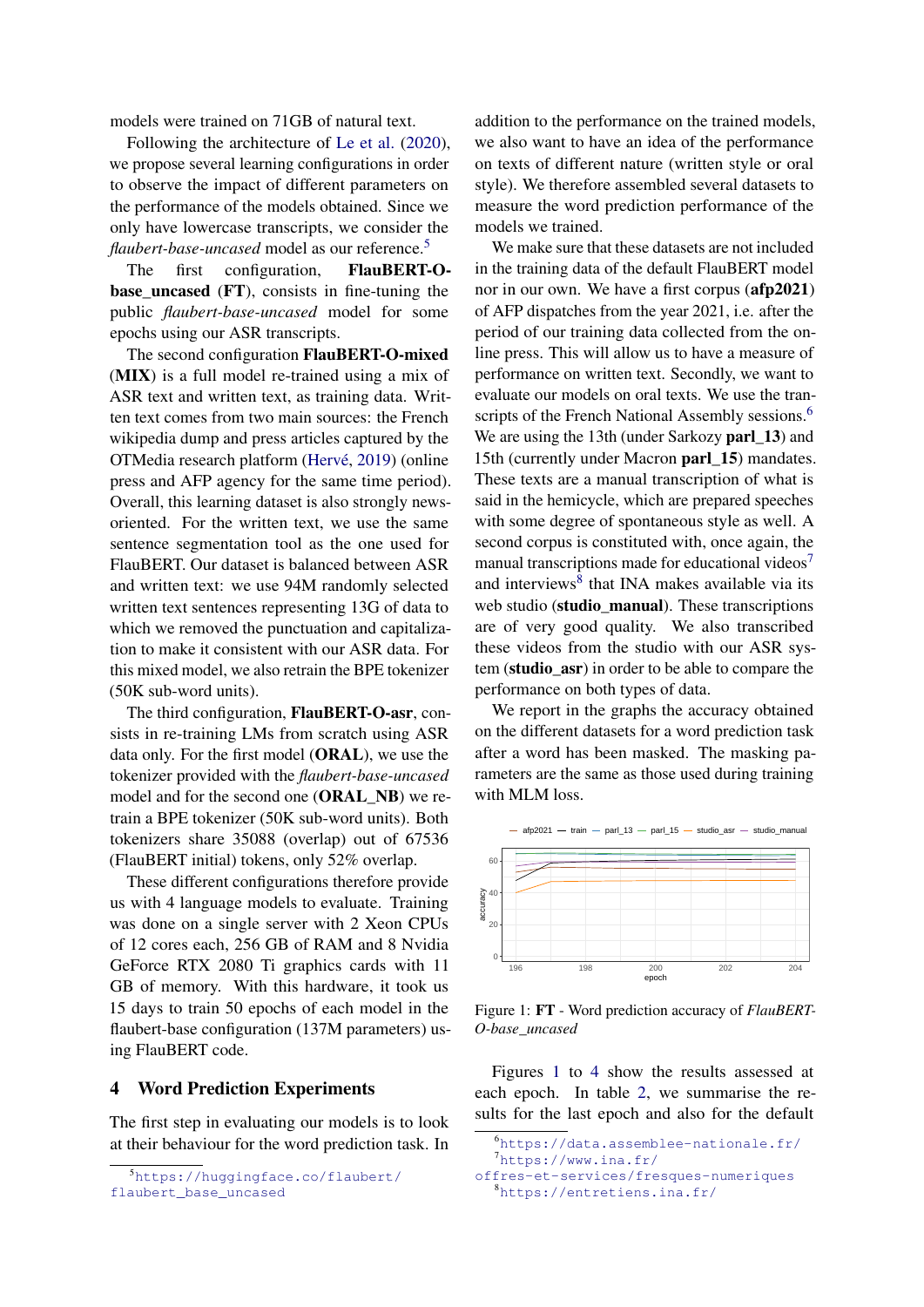

Figure 2: ORAL - Word prediction accuracy of *FlauBERT-O-asr*, using the initial *flaubert-baseuncased* BPE tokenizer



Figure 3: MIX - Word prediction accuracy of *FlauBERT-O-mixed*

<span id="page-3-0"></span>

Figure 4: ORAL\_NB - Word prediction accuracy of *FlauBERT-O-asr\_newbpe*, using a new BPE tokenizer trained on ASR data

flaubert base uncased model (FBU). For the finetuned FlauBERT-O-base uncased model, we notice a slight improvement in performance for afp and studio datasets, obtained from the first epoch, which means that adding ASR generated text improves word prediction task on these datasets. We observe that globally, whatever the model, the datasets of the parliamentary sessions are those for which the best performances are obtained on the word prediction task, even exceeding that of the training dataset for the FlauBERT-O-base\_uncased and FlauBERT-O-mixed models. These models are trained on written and spoken texts and it is not surprising that the performance is good since the very nature of the parliamentary data is a mixture of prepared and spontaneous speech. There is no significant difference between parl\_13 and parl\_15. On these parlementary speeches, there is no significant performance difference between the 3 models that have seen written text during their training (FBU, FT and MIX). As we observed also that our FlauBERT-O models improve also on written text (afp2021), we explain this by the fact that those texts are strongly related to news events, so they are in a similar context to our ASR data which is focused on news slot transcripts. For the last corpus, from the INA web studio, we have educational videos or interviews of personalities which are more distant from news data. There is a great disparity in performance depending on whether we consider manual (studio\_manual) or automatic (studio\_asr) transcription. We believe that the different sentence segmentation algorithms have a very clear impact on this corpus. Finally, we notice that the ORAL\_NB model performs slightly worse than the ORAL model. The BPE tokenizer obviously has an impact on the overall performance of the LMs and it seems, from this result, that using BPE units extracted from clean data (and not noisy ASR data) is beneficial even if the training material is itself ASR generated text.

<span id="page-3-1"></span>

|                                        |      |  | 巴                        |      |
|----------------------------------------|------|--|--------------------------|------|
| Corpus                                 | ΕĀ   |  | ORAL                     | ORAL |
| afp2021                                | 53.1 |  | 55.1 60.9 48.6 51.9      |      |
| parl_13                                |      |  | 64.9 63.6 64.5 58.8      | 60.0 |
| parl_15                                |      |  | 64.6 64.3 64.3 59.7 60.7 |      |
| studio_asr                             |      |  | 40.2 48.0 46.6 46.8 47.2 |      |
| studio manual 57.0 59.4 58.9 56.3 56.9 |      |  |                          |      |

Table 2: Word prediction task accuracies

# 5 Downstream Task 1: Automatic Classification of TV Shows

We evaluate our different models on a news classification task. For the main generalist channels, INA's documentalists finely segment the newscasts and annotate them in order to describe their content. This very rich metadata is used in particular to establish quantitative studies on the news in France. The InaStat barometer $9$  has set up a stable method-

<span id="page-3-2"></span><sup>9</sup>[http://www.inatheque.fr/](http://www.inatheque.fr/publications-evenements/ina-stat/ina-stat-sommaire.html) [publications-evenements/ina-stat/](http://www.inatheque.fr/publications-evenements/ina-stat/ina-stat-sommaire.html)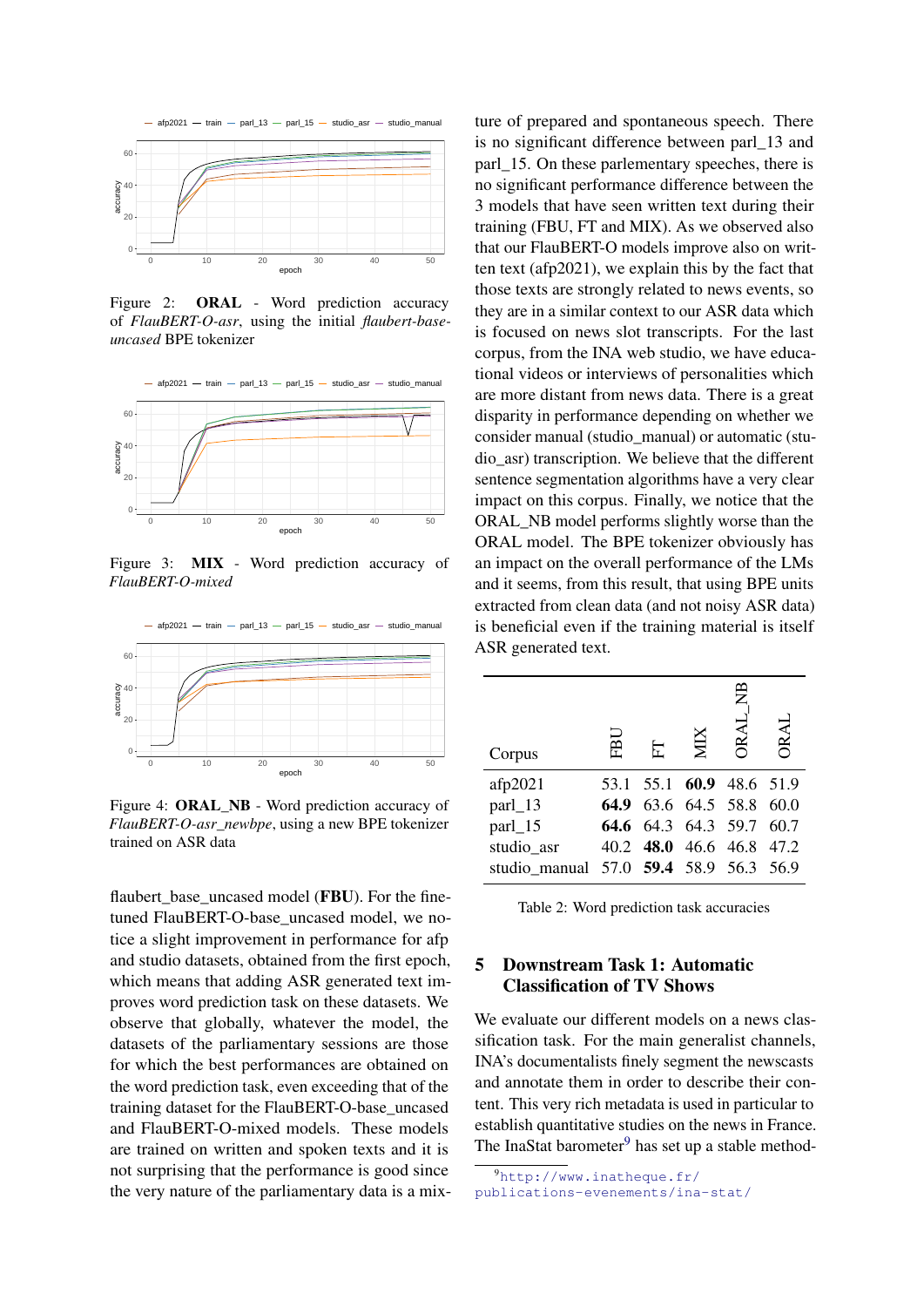[ology over time to classify these news items into 14](http://www.inatheque.fr/publications-evenements/ina-stat/ina-stat-sommaire.html) [categories \(such as society, French politics, sport or](http://www.inatheque.fr/publications-evenements/ina-stat/ina-stat-sommaire.html) [environment\). We use the news items of 4 channels](http://www.inatheque.fr/publications-evenements/ina-stat/ina-stat-sommaire.html) [\(TF1, France 2, France 3 and M6\) for the years](http://www.inatheque.fr/publications-evenements/ina-stat/ina-stat-sommaire.html) [2017, 2018 and 2019, which gives us a total of](http://www.inatheque.fr/publications-evenements/ina-stat/ina-stat-sommaire.html) [47 867 short TV shows. The average length of](http://www.inatheque.fr/publications-evenements/ina-stat/ina-stat-sommaire.html) [these shows is 92 seconds.](http://www.inatheque.fr/publications-evenements/ina-stat/ina-stat-sommaire.html)

## [5.1 Standard Learning Setting](http://www.inatheque.fr/publications-evenements/ina-stat/ina-stat-sommaire.html)

[The objective is to assess to what extent it is pos](http://www.inatheque.fr/publications-evenements/ina-stat/ina-stat-sommaire.html)[sible to classify these topics into the 14 categories](http://www.inatheque.fr/publications-evenements/ina-stat/ina-stat-sommaire.html) [solely on the basis of what is pronounced, i.e. from](http://www.inatheque.fr/publications-evenements/ina-stat/ina-stat-sommaire.html) [the ASR transcripts. We establish a baseline using](http://www.inatheque.fr/publications-evenements/ina-stat/ina-stat-sommaire.html) [a simple SVM classifier \(with a non-parametric](http://www.inatheque.fr/publications-evenements/ina-stat/ina-stat-sommaire.html) [triangular kernel\) on TF-IDF vectors with two vo](http://www.inatheque.fr/publications-evenements/ina-stat/ina-stat-sommaire.html)[cabulary sizes of 5K and 20K words. To test the](http://www.inatheque.fr/publications-evenements/ina-stat/ina-stat-sommaire.html) [FlauBERT models, we use the HuggingFace Trans](http://www.inatheque.fr/publications-evenements/ina-stat/ina-stat-sommaire.html)formers library and the *[FlaubertForSequenceClas](http://www.inatheque.fr/publications-evenements/ina-stat/ina-stat-sommaire.html)sification* [class, which adds a simple dense classi](http://www.inatheque.fr/publications-evenements/ina-stat/ina-stat-sommaire.html)[fication layer on top of our models. To obtain a](http://www.inatheque.fr/publications-evenements/ina-stat/ina-stat-sommaire.html) [vector representation of our texts before this clas](http://www.inatheque.fr/publications-evenements/ina-stat/ina-stat-sommaire.html)[sification layer, we use the 'mean' summary type.](http://www.inatheque.fr/publications-evenements/ina-stat/ina-stat-sommaire.html) [We do not make any model selection and report the](http://www.inatheque.fr/publications-evenements/ina-stat/ina-stat-sommaire.html) [results for all learning epochs. Since the 14 cate](http://www.inatheque.fr/publications-evenements/ina-stat/ina-stat-sommaire.html)[gories are not well-balanced, we use the weighted](http://www.inatheque.fr/publications-evenements/ina-stat/ina-stat-sommaire.html) [F1 measure to evaluate the performance. The exper](http://www.inatheque.fr/publications-evenements/ina-stat/ina-stat-sommaire.html)[iments are systematically performed on 10 different](http://www.inatheque.fr/publications-evenements/ina-stat/ina-stat-sommaire.html) [random splits of the dataset, taking into account the](http://www.inatheque.fr/publications-evenements/ina-stat/ina-stat-sommaire.html) [cardinality of the 14 categories, so as to have 38K](http://www.inatheque.fr/publications-evenements/ina-stat/ina-stat-sommaire.html) [examples for the training set and 5K for the test](http://www.inatheque.fr/publications-evenements/ina-stat/ina-stat-sommaire.html) [set. We show the average results and the standard](http://www.inatheque.fr/publications-evenements/ina-stat/ina-stat-sommaire.html) [deviation in figure](http://www.inatheque.fr/publications-evenements/ina-stat/ina-stat-sommaire.html) [5.](#page-4-0)

<span id="page-4-0"></span>

Figure 5: TV news classification - train 38K, test 5K

[We can see in this configuration the contribu](http://www.inatheque.fr/publications-evenements/ina-stat/ina-stat-sommaire.html)[tion of the LMs compared to the SVMs along the](http://www.inatheque.fr/publications-evenements/ina-stat/ina-stat-sommaire.html) [training epochs of the classifier. If we look at the](http://www.inatheque.fr/publications-evenements/ina-stat/ina-stat-sommaire.html) [performance at the first epoch, we can see that the](http://www.inatheque.fr/publications-evenements/ina-stat/ina-stat-sommaire.html) flaubert base uncased model has almost equiva[lent performance to the SVM \(0.78\). It is only after](http://www.inatheque.fr/publications-evenements/ina-stat/ina-stat-sommaire.html) [a few iterations of learning that the model fits the](http://www.inatheque.fr/publications-evenements/ina-stat/ina-stat-sommaire.html) [ASR data and reaches 0.81. On the other hand,](http://www.inatheque.fr/publications-evenements/ina-stat/ina-stat-sommaire.html) [the models that have already seen ASR data during](http://www.inatheque.fr/publications-evenements/ina-stat/ina-stat-sommaire.html)

[ina-stat-sommaire.html](http://www.inatheque.fr/publications-evenements/ina-stat/ina-stat-sommaire.html)

their training have a better performance from the first epoch. The model trained only on ASR data is the best performing (ORAL). After 10 epochs, the 3 FlauBERT-Oral models converge and are equivalent for this task.

#### 5.2 Few Shot Learning Setting

In order to test the LMs under more challenging conditions, we progressively reduce the number of training examples to get closer to few-shot learning conditions. We thus restart the classification with 5K training examples, then 500 and finally 200. Again, we take into account the cardinality of the 14 categories. For the last experiment with only 200 training examples, the vocabulary is too small and we can only test the SVM baseline with a vocabulary of 5K words, but not the version with 20K words. Moreover, we push to 30 epochs in this latter case.



Figure 6: TV news classification - train 5K, test 38K



Figure 7: TV news classification - train 500, test 47K



Figure 8: TV news classification - train 200, test 47K

As the number of training examples decreases, the performance gain over SVMs becomes more obvious. This is an expected result. In all cases,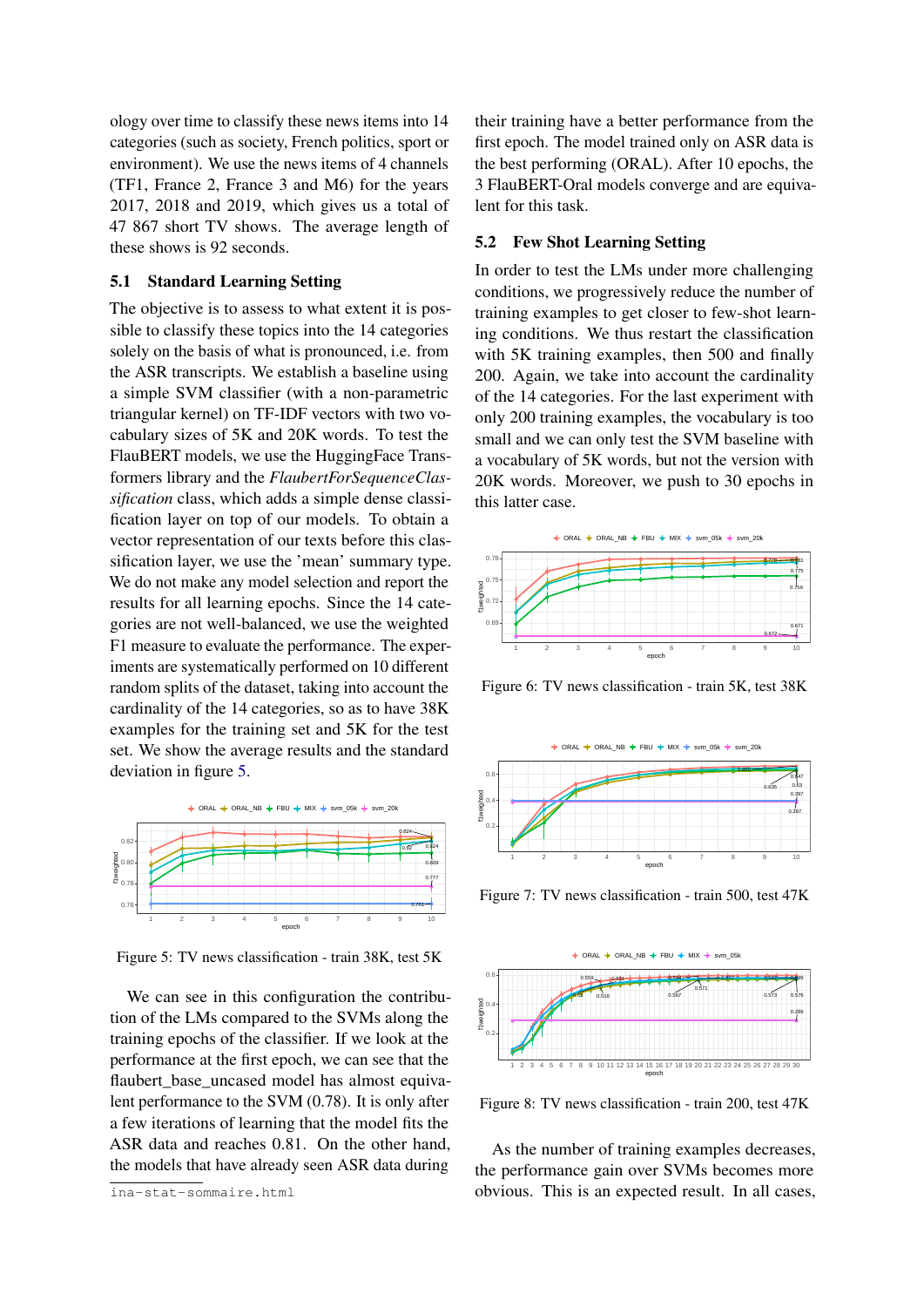the models trained on ASR only text (ORAL) are the best of the FlauBERT-O models. Compared to the ORAL\_NB model, only the tokenizer is different. This result may appear counter-intuitive in a first place, as one would expect a model entirely learned on ASR data to perform better on a classification task using only ASR data as input. However, this is probably counterbalanced by the fact that using BPE units extracted from clean data is important (as we have seen in the word prediction experiments). This invites us to further investigate the role of the tokenizer in spoken language modeling. As in the previous case, the Flaubert models converge almost with a 2 F1 point difference in favour of the FlauBERT-O models over the initial FlauBERT model.

# 6 Downstream Task 2: Syntactic Analysis of Spoken Conversations

This section is about the downstream task of jointly predicting part of speech tags (POS) and building a labelled dependency tree. The models performing these tasks typically rely on word representations, that are often pretrained, especially when the data is scarce. We will use our different spoken language models to obtain contextual word representations of a syntactically annotated and manually transcribed oral French corpus. For each of these representations, a model will be trained to perform the joint prediction of POS tags and labelled dependencies. We also use as baseline a model trained using non-contextual representations obtained with FastText,<sup>[10](#page-5-0)</sup> and a model learning its own representations without any pretraining.

### 6.1 Data

We used the annotated subset of the speech corpus of the Orfeo project [\(Benzitoun et al.,](#page-8-18) [2016;](#page-8-18) [Nasr](#page-8-19) [et al.,](#page-8-19) [2020\)](#page-8-19), gathered with the goal of reflecting the contemporary usage of the French language.

The audio extracts on which this corpus is based come from various origins and modalities: from one to multiple speakers, work meetings, family dinner conversations, narration, political meeting, interview, goal-oriented telephone conversations. Their duration varies from four minutes to an hour.

The reference audio transcripts have been obtained after correcting the output of an ASR system. The corpus is annotated in part of speech (POS) tags, lemmas, labeled dependency trees and sentences boundaries. There are 20 possible POS tags and 12 syntactic functions.

We randomly split the corpus into train/dev/test sets of respective sizes 134,716/27,937/29,529 words; we sampled from each source so that the various origins of the audios are equally represented in each split.

## 6.2 Parsing Model

The model is a transition based parser using the arc-eager transition system [\(Nivre,](#page-8-20) [2008\)](#page-8-20), which has been extended for the joint prediction of POS tags and parsing transitions [\(Dary and Nasr,](#page-8-21) [2021\)](#page-8-21).

It consists of a single classifier, taking as input a numeric representation of the current state of the analysis, called a configuration. The classifier predicts a probability distribution over the set of POS tagging actions or parsing actions, depending of the current state of the configuration. The analysis assume that the text is already tokenized and segmented into sentences; the words of each sentence are considered one by one, in the reading order; a POS action is predicted for the current word, then a sequence of arc-eager actions is predicted until the current word is either attached to a word on its left or shifted to a stack for future attachment to a word on its right. The predictions are greedy: it is always the top scoring action among the allowed ones. We do not use beam search for decoding.

The numeric representation of the current configuration is comprised of:

- The concatenation of the word embeddings, reduced from dimension 768 to dimension 64 by a linear layer, of the following context: the current word, the three preceding ones, the two following ones, the three topmost stack elements and the rightmost and leftmost dependents of the three topmost stack elements,
- The output of three different BiLSTM processing sequences of tags of the same nature. The first one is taking as input the sequence of POS tags and syntactic function of the current word, the three previous ones and the three topmost stack elements. The second one is taking the sequence of the last 10 actions that have been applied to this configuration. The last one is taking the sequence of distances (in number of words) between the current word and the three topmost stack elements. In each case,

<span id="page-5-0"></span><sup>10</sup><https://fasttext.cc>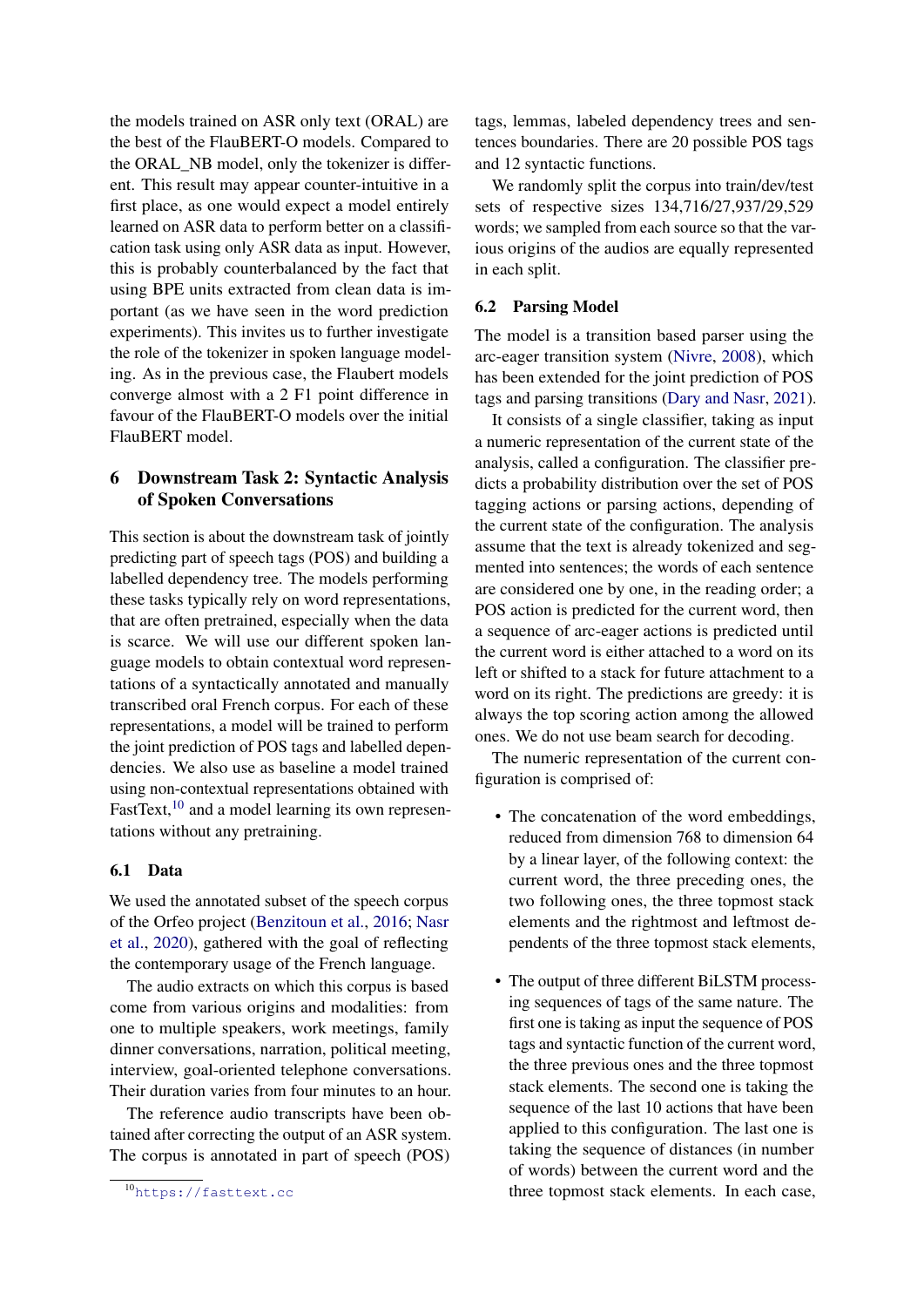the sequence elements are encoded by learnable and randomly initialized embeddings of size 128, and the output of the BiLSTM is a vector of size 128,

• A learnable and randomly initialized embedding encoding the current state of the configuration (POS tagging or dependency parsing).

A dropout of 50% is applied to the resulting vector; then it passes through two hidden layers of respective sizes 3200 and 1600, both with a dropout of 40% and a ReLU activation. Finally, the network is ended by one of the two decision layers, depending on the current state, which is simply a linear layer of dimension the number of possible actions followed by a softmax.

Each model was trained for 40 epochs; after every epoch the model was evaluated on the dev set and was saved if it was an improvement. After the fourth epoch, the entire train set was decoded using the model that was being trained, in order to generate and integrate novel configurations in the dataset for the epochs to come. This technique allows the model to be more robust, exploring nonoptimal configurations during its training. It is based on the dynamical oracle model of [Goldberg](#page-8-22) [and Nivre](#page-8-22) [\(2012\)](#page-8-22).

### 6.3 Experiments

The first set of experiments compares input representations from the FlauBERT variants (FBU, MIX, ORAL) to uncontextual word embeddings (Fasttext) and randomly initialized embeddings. Except for random embeddings, token representations are frozen when the parsing system is trained.

As pre-processing, we deanonymize the transcripts by replacing masked proper name tokens with non-ambiguous names randomly chosen for each recording. In the fasttext setting, representations are computed for unknown words from their character n-gram factors. Contextual representations are computed at the whole recording level in chunks of 512 tokens without overlap. The parser is applied on the reference transcript and reference segmentation. We use mean pooling for words that are split in multiple tokens by BPE.

Parsing performance is evaluated with Labeled Attachment Score (LAS), the accuracy of predicting the governor of each word and its dependency label, Unlabeled Attachment Score (UAS), which ignores the dependency label, and Part-of-speech

tagging accuracy (UPOS). The scoring script is from CoNLL campaigns.

<span id="page-6-0"></span>

| Repr.          | LAS   | <b>UAS</b> | <b>UPOS</b> |
|----------------|-------|------------|-------------|
| No pretraining | 84.92 | 88.48      | 94.51       |
| Fasttext       | 85.36 | 88.76      | 95.12       |
| <b>FBU</b>     | 85.55 | 89.02      | 93.36       |
| <b>MIX</b>     | 86.33 | 89.79      | 94.43       |
| ORAL           | 87.65 | 90.92      | 95.55       |
| <b>ORAL NB</b> | 87.54 | 90.73      | 95.63       |

Table 3: Main result on syntax prediction. Metrics are Labeled Attachment Score (LAS), Unlabeled Attachment Score (UAS) and Part-of-speech tagging accuracy (UPOS). Higher is better, highest figure in bold.

Results presented in Table [3](#page-6-0) show that pretraining is valuable for syntactic parsing in that setting and that pretraining on ASR (MIX and ORAL) leads to a substancial improvement in LAS over the text-only FlauBERT model (FBU) even though there is no domain overlap between the TV shows on which the earlier is trained and the data of the Orfeo corpus. There is no benefit from retraining BPE (ORAL\_NB).

<span id="page-6-1"></span>

| Repr.        | LAS   | <b>UAS</b> | <b>UPOS</b> |
|--------------|-------|------------|-------------|
| <b>FBU</b>   | 85.55 | 89.02      | 93.36       |
| FBU w/ punct | 87.48 | -90.69     | 95.03       |
| ORAL         | 87.65 | -90.92     | 95.55       |

Table 4: Effect of repunctuating speech transcripts on syntactic parsing prior to extracting representations. Results from the ORAL representations are given for reference.

As noted earlier, speech recordings do not have punctuation and it is debated whether punctuation is suitable for spontaenous conversations. As punctuation is rather regular in text, it would make sense for LMs trained on text to over-rely on the cues it brings, and representations to be affected by a lack of punctuation. Table [4](#page-6-1) shows syntactic parsing results on representations where a simple heuristic is applied to add a period at the end of each sentence prior to extracting representations. This punctuation is stripped before passing the tokens to the syntactic parser and only used at the encoding stage. Results show that most of the difference in performance between the FBU and ORAL models can be compensated by this use of virtual punctuation. Using accurately predicted punctuation with diverse symbols and intra-sentence marks is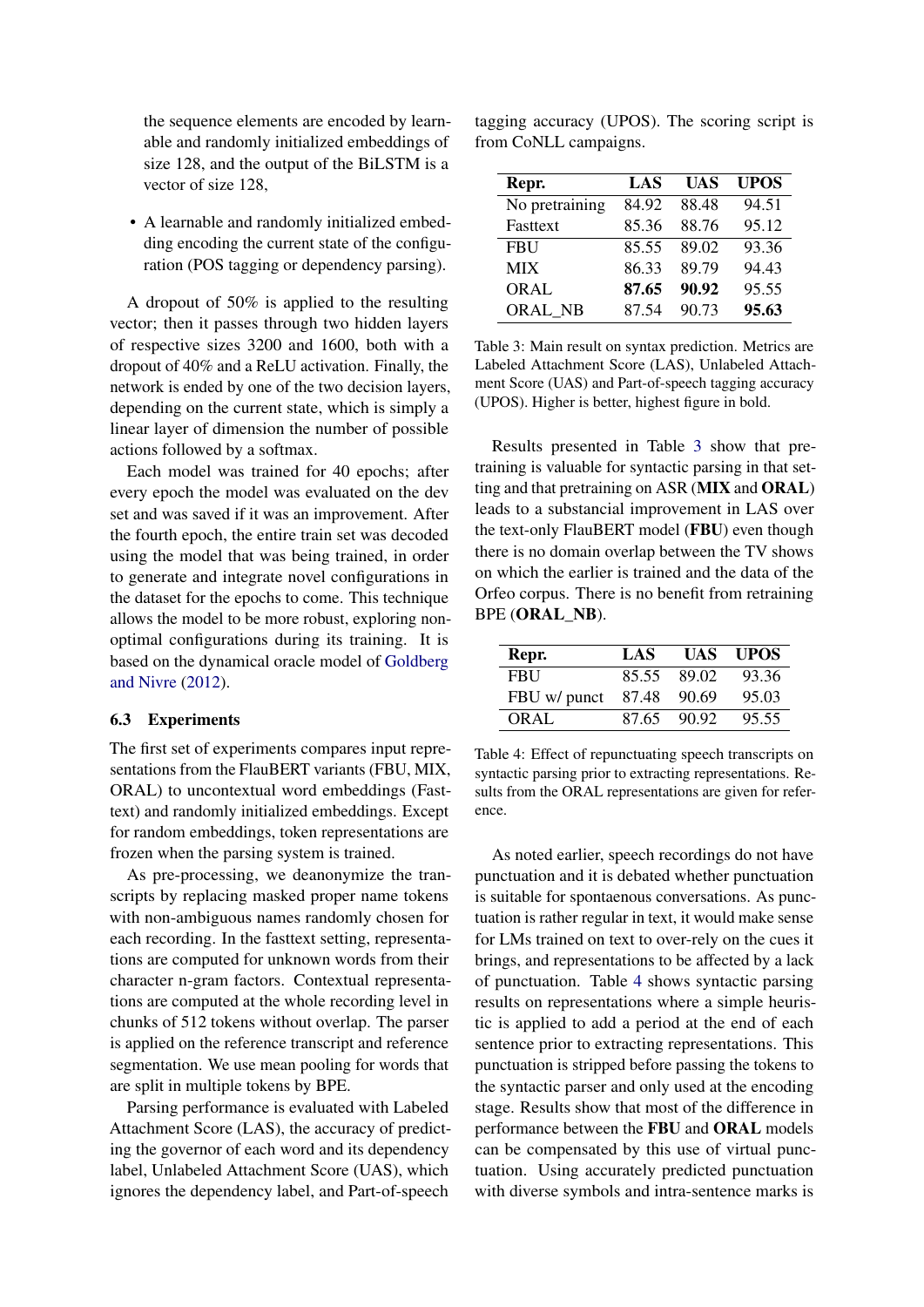<span id="page-7-0"></span>

| Repr.      | LAS.                                                               |  |  | <b>UAS</b>                                              |  | <b>UPOS</b> |  |  |
|------------|--------------------------------------------------------------------|--|--|---------------------------------------------------------|--|-------------|--|--|
|            |                                                                    |  |  | Global OOV $\Delta$ Global OOV $\Delta$ Global OOV      |  |             |  |  |
| <b>FBU</b> |                                                                    |  |  | 85.55 74.10 -11.45 89.02 82.20 -6.82 93.36 79.00 -14.36 |  |             |  |  |
| <b>MIX</b> | $\vert$ 86.33 74.40 -11.93 89.79 82.47 -7.33 94.43 80.35 -14.07    |  |  |                                                         |  |             |  |  |
|            | ORAL   87.65 73.68 -13.97   90.92 82.81 -8.11   95.55 79.00 -16.55 |  |  |                                                         |  |             |  |  |

Table 5: Syntactic parsing performance on OOV words according to automatic transcription system. The ∆ column contains the difference between the global accuracy and the accuracy on OOVs only.

left as future work, but we conjecture that it will marginally improve over this crude heuristic.

Gauging the impact of speech-to-text errors on representations from LMs trained on such data is difficult since there are no manual references available for large quantities of speech transcripts. Since the system used to transcribe the recordings is closed vocabulary, one way to look at this problem is to compute the accuracy of the syntactic parser on words that are out-of-vocabulary (OOV) for the LM training data. Due to BPE, those words are necesseraly tokenized in smaller units which are pooled prior to passing them to the parser, and might hamper the quality of the associated representations. Table [5](#page-7-0) details the performance of the syntactic parser on OOVs. Due to their infrequent nature, OOVs are mainly swear words, proper names, and tokenization artifacts. They are difficult to handle for all models, and suffer from a large performance reduction compared to the global figure, even for the FBU model which has seen a much larger variety of texts. The system fed with representations of the model trained on ASR data only (ORAL) is the most affected despite its better global performance.

<span id="page-7-1"></span>

Figure 9: LAS learning curve for syntactic parser according to quantity of training data. Similar shape is obtained for UAS and UPOS.

Finally, Figure [9](#page-7-1) shows the learning curve when reducing the training data available to the syntactic parser. For this, we randomly sampled 10 subsets of the training data at the recording level in order to fit a target ratio from 2.5% to 100%. The figure shows that LAS is always better for ORAL representations and that MIX is closer to FBU when less data is available.

#### 6.4 Takeaways

It seems that exploiting ASR transcripts for learning LMs is beneficial for syntactic parsing of speech transcripts. Analyses presented show that punctuation plays an important role in representations. Our analysis of parsing performance on OOV words (according to the speech-to-text system) reveals that our FlauBERT-O-asr (ORAL) model is more affected than its initial FlauBERT baseline (FBU), despite overall better performance.

#### 7 Conclusion and future work

We investigated spoken language modeling using ASR generated text (350,000 hours of diverse TV shows). The new models for French (FlauBERT-O) are shared with the community. Experimental results show that FlauBERT-O is generally better than its initial FlauBERT version for the downstream speech tasks we experimented with. However we should also check its performance on text downstream tasks (such as [\(Le et al.,](#page-8-15) [2020\)](#page-8-15)) and on more downstream speech tasks (SLU or ASR re-scoring).

In this work, all our texts were uncased as our ASR only generates lowercased transcripts. We believe that applying massively re-capitalisation (and restoring punctuation as well) might be beneficial to train stronger spoken LMs. We also plan to analyze more the specificities of our ASR-generated texts (do they contain more oral features such as word repetitions, more interjections?). Finally, some of the results obtained lead us to believe that it is important to further evaluate the impact of BPE units for spoken language modeling.